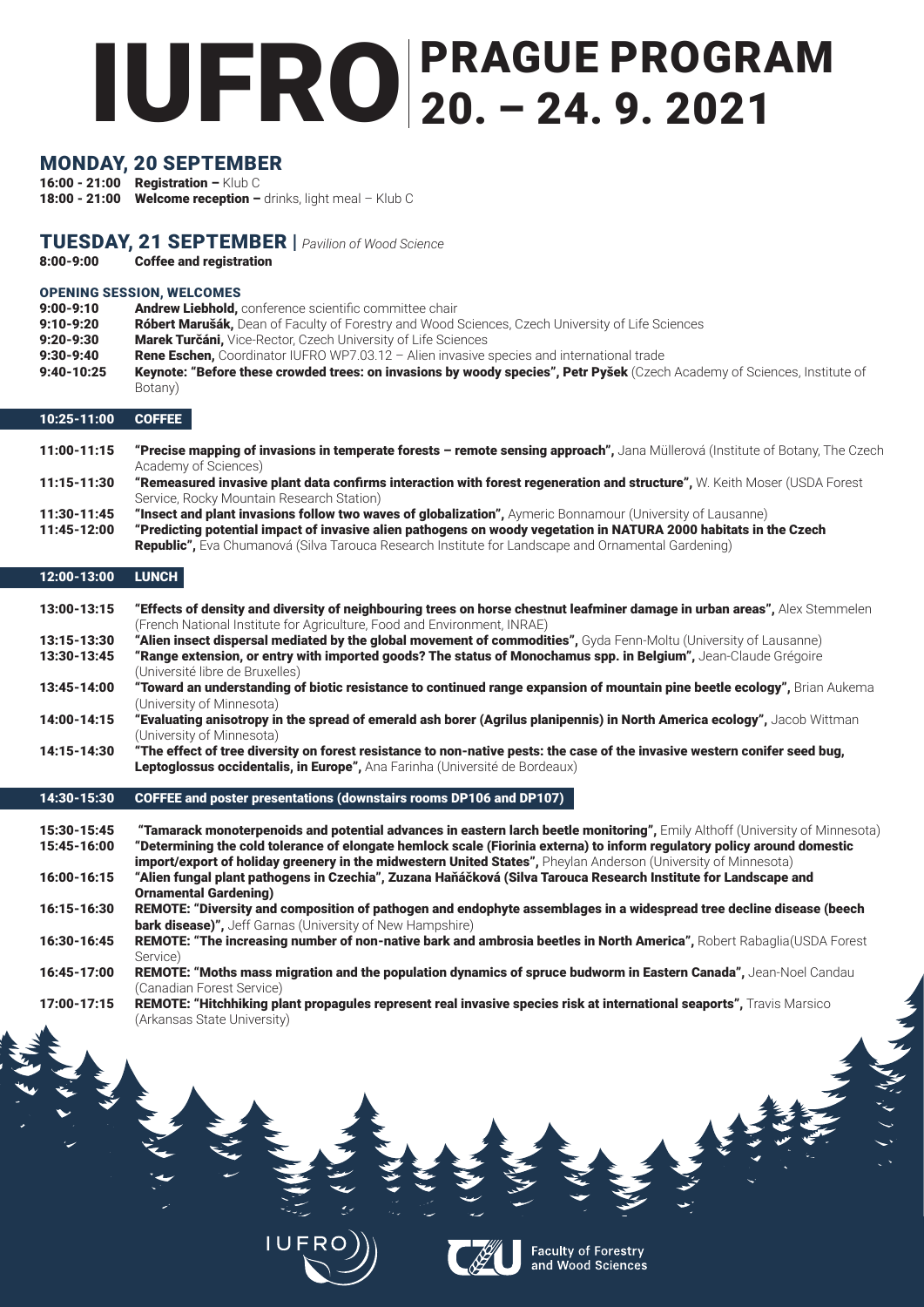## WEDNESDAY, 22 SEPTEMBER

8:15 Buses depart dormitory A 9:30-10:30 Bee Research Institute, Dol (*Ailanthus altissima*, *Robinia pseudoacacia*) 12:00-12:30 Stříbrná skalice (*Ips duplicatus*)

#### 13:00-14:30 Lunch at the brewery

14:50-15:50 Aldašín (Drought stress, EXTEMIT research plots)

16:00-17:00 Truba – Arboretum - with an explanation from a dendrologist

**17:15-20:30 Banguet dinner in castle** (At 19:30 will be a prepared tour of the castle)

20:30 Depart Kostelec 22:00 Arrive dormitory A

## THURSDAY, 23 SEPTEMBER

| $8:30 - 8:45$                                  | REMOTE - "First insight into the genetic structure of the invasive oak lace bug (Corythucha arcuata) in Europe", Ferenc Lakatos<br>(University of Sopron)                                                                                                                                                                                                             |
|------------------------------------------------|-----------------------------------------------------------------------------------------------------------------------------------------------------------------------------------------------------------------------------------------------------------------------------------------------------------------------------------------------------------------------|
| $8:45 - 9:00$<br>$9:00 - 9:15$                 | REMOTE "New Zealand's Forest Biosecurity Surveillance System, Nicolas Meurisse (Scion, New Zealand)<br>REMOTE "Current status of three invasive cerambycid pests in Japan", Etsuko Shoda-Kagaya (Forestry and Forest Products<br>Laboratory)                                                                                                                          |
| $9:15 - 9:30$                                  | <b>REMOTE "International insect interceptions", Rebecca Turner (Scion, New Zealand)</b>                                                                                                                                                                                                                                                                               |
| $9:30 - 9:35$                                  | <b>PAUSE</b>                                                                                                                                                                                                                                                                                                                                                          |
| $9:35 - 9:50$<br>$9:50 - 10:05$<br>10:05-10:20 | "Bridgehead effects in insect and pathogen invasions", Eckehard Brockerhoff (Swiss Federal Research Institute WSL)<br>"True fruit fly (Diptera: Tephritidae) invasions: history and global drivers", Jiří Trombik (Czech University of Life Sciences FLD)<br>"Biogeography of Lepidoptera invasions worldwide", Richard Mally (Czech University of Life Sciences FLD) |
|                                                |                                                                                                                                                                                                                                                                                                                                                                       |
| 10:20-10:45                                    | <b>COFFEE and poster presentations (downstairs rooms DP106 and DP107)</b>                                                                                                                                                                                                                                                                                             |
| 10:45-11:00                                    | "Do wolves foster increased regeneration following outbreaks of eastern spruce budworm in Isle Royale National Park?",<br>Jessica Rootes (University of Minnesota)                                                                                                                                                                                                    |
| 11:00-11:15                                    | "A Transdisciplinary Research and Management Approach for Laurel Wilt: Current Progress and Future Directions", Romina<br>Gazis (University of Florida, Tropical Research and Education Center)                                                                                                                                                                       |
| 11:15-11:30                                    | "Diversity of seed-borne fungi in international tree seed exchange and its implications for the biosecurity", Iva Franic<br>(Southern Swedish Forest Research Centre, Swedish University of Agricultural Sciences)                                                                                                                                                    |
| 11:30-11:45                                    | "Dormant woody plants: a pathway of introduction into Europe of potentially invasive pests?, Simone Prospero (Swiss Federal<br>Research Institute WSL)                                                                                                                                                                                                                |

13:00-13:15 "The Global Forest Health Crisis: A Public Good Social Dilemma in Need of International Collective Action", Pierluigi (Enrico) Bonello (The Ohio State University)

- 13:15-13:30 "Modelling dispersal trajectories of Monochamus galloprovincialis, insect vector of the invasive pine wood nematode, to optimize monitoring by trapping networks", Pedro Nunes (Instituto Superior de Agronomia, ISA)
- 13:30-13:45 REMOTE: "Distribution, suitability models and pest risk assessment of Monochamus galloprovincialis, the main pine wilt disease vector in Europe", Jean Artois (Université libre de Bruxelles)
- 13:45-14:00 "Preservation of urban canopies of ash trees using insecticide strategies to induce associational protection in Minnesota, USA management", Dorah Mwangola (University of Minnesota)
- 14:00-14:20 IUFRO Business meeting (discussion of future meetings)
- 14:20-15:00 REMOTE Keynote: "Invasive bark beetles that are going to eat up our forests", Jiří Hulcr (University of Florida)

#### 12:00 – 13:00 LUNCH









Faculty of Forestry<br>and Wood Sciences

**VANCON** 

Σ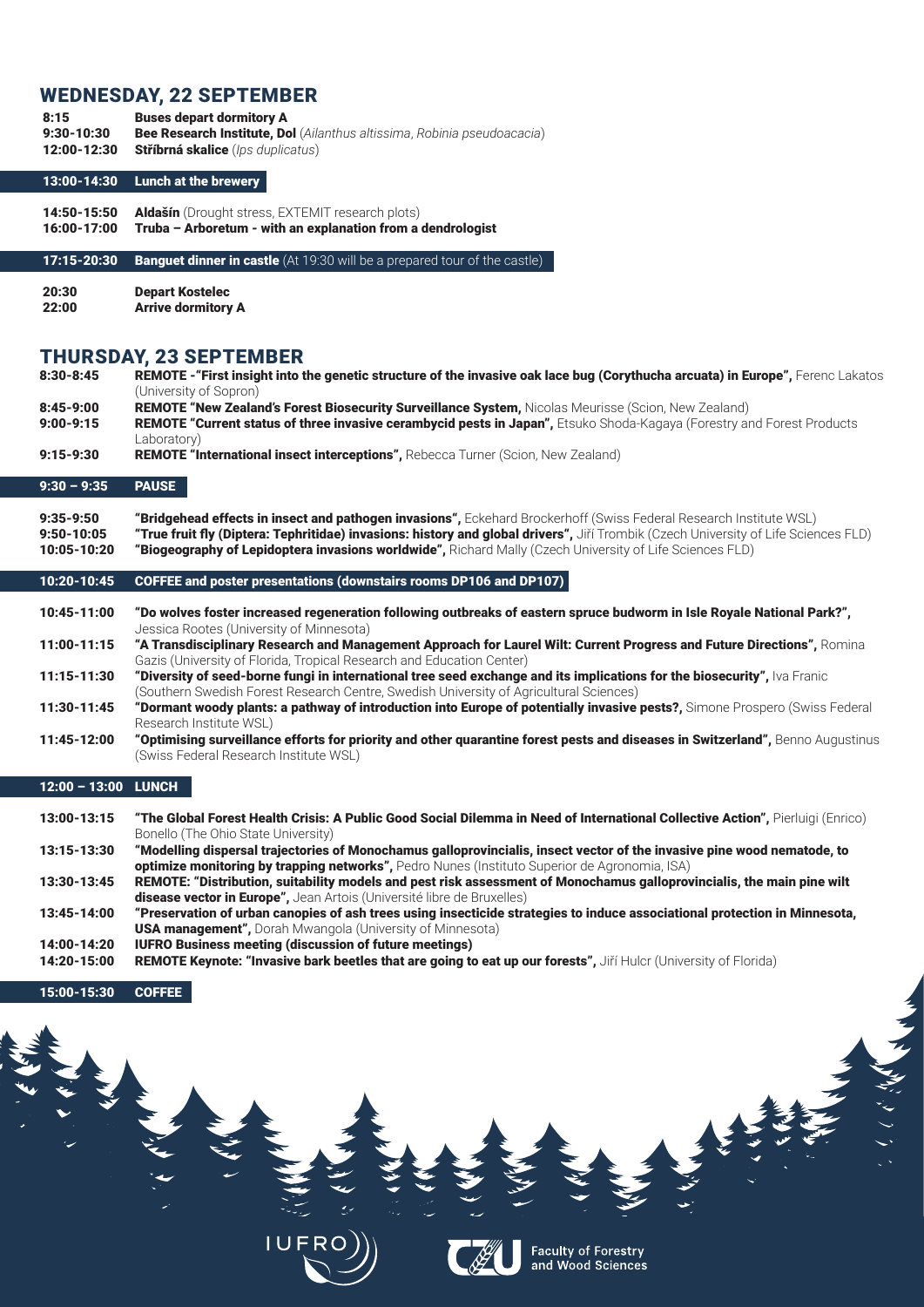- 15:30-15:45 "A global perspective on biological control policies: between patchwork and harmonization management", Lukas Seehausen (CABI)
- 15:45-16:00 "Ash decline and emerald ash borer biocontrol in the continental United States", Rafael de Andrade (University of Maryland)
- 16:00-16:15 "Invasive oomycetes in Czech forest nurseries and their management", Karel Černý (The Silva Tarouca Research Institute for Landscape and Ornamental Gardening)
- 16:15-16:30 "Small-scale sampling intensity for sentinel nurseries", Rene Eschen (CABI)
- 16:30-16:45 REMOTE: "An International Sentinel Network to Reduce Biosecurity Risk Uncertainty for North American Woody Flora", Geoffrey Williams (US Forest Service)
- 16:45-17:00 REMOTE: "A Reciprocal Sentinel Planting Approach for Assessment of Risk from Invasive Alien Tree Pests", Caleb Kime (The Ohio State University)

## FRIDAY, 24 SEPTEMBER

- 9:00-9:15 "Introduced filbert bud mite (Phytoptus avellanae) as a threat to commercialization of nut crops of forest Corylus spp. in midwestern North America", Hailey Shanovich (University of Minnesota)
- 9:15-9:30 "To stay or to go? Dispersal of individual mountain pine beetles from mature pine forests", August Kramer (University of Minnesota)
- 9:30-9:45 "Behavior and phenology of exotic longhorned borer Trichoferus campestris within Minnesota, United States", Grace Haynes (University of Minnesota)
- 9:45-10:00 "Worldwide tests of generic attractants for early detection of non-native cerambycid species at arrival on other continents", Alain Roques (INRAE)
- 10:00-10:15 "Unifying phylogenetics and epidemiology to predict multi-host plant pest spread through heterogeneous landscapes", Shannon Lynch (University of California, Davis)

12:00 – 12:05 Closing ceremony 12:05 - 13:00 LUNCH **Departure** 

"Development of dispenser with activity for offspring generations of invasive bark beetle Ips duplicatus; response to synthetic pheromone dispensers with the volatiles release by wick versus polyethylene foil", Anna Jirosova (Czech University of Life Sciences FLD)

"Evolution of invasive polyphagous pest insects: Feeding and omics of three Spodoptera taxa", Fredrik Schlyter (Czech University of Life Sciences FLD)

"Ips acuminatus (Gyll.): bionomy and behavior of Central-European populations", Daniela Hlávková (Institute of Entomology, Biology Centre AS CR)

"Migration to soil litter in pre-diapausing adults of Ips duplicatus (Sahl.)", Markéta Davídková (Institute of Entomology, Biology Centre AS CR)

## 10:15 – 10:45 COFFEE

"Invasive plant drives the spatial dynamics of its herbivores: the case of black locust (Robinia pseudoacacia) in Europe", Vladimír Medzihorský (Czech University of Life Sciences FLD)

"Can the invasiveness of alien Duchesnea indica (Andrews) Th.Wolf be explained by its homeostatic fitness under various environmental **conditions?",** Mirjana Šipek (UM, Faculty of Natural Sciences and Mathematics)

10:45-11:00 "Feeding and growth of two invasive defoliating insect species, Aproceros leucopoda, and Tinocallis takachihoensis, on three native European elm species, Ulmus glabra, U. laevis, and U. minor grown under two irrigation regimes", David Musiolek (Czech University of Life Sciences FLD)





**Faculty of Forestry<br>and Wood Sciences** 

LE REAL

- 11:00-11:15 "Study of phytochemical changes in Ulmus minor, U. laevis and U. glabra infested by the invasive sawfly species Aproceros leucopoda and aphid Tinocallis takachihoensis under different levels of water stress". Alina Kalyniukova (Czech University of Life Sciences FLD)
- 11:15-11:30 REMOTE: "Next-generation-sequencing-based biosurveillance for Anoplophora glabripennis", Ilga Porth (Université Laval) 11:30-11:45 REMOTE: "The invasion pathways and effects of Cestrum auritiacum Lindl. on forest-landscape ecosystems in Kenya",
- Nereoh Leley (Kenya Forestry Research Institute)
- 11:45-12:00 REMOTE: "Drivers of global Scolytinae invasion patterns" Victoria Lantschner (Instituto de Investigaciones Forestales y Agropecuarias Bariloche, INTA – CONICET)

## POSTER PRESENTATIONS